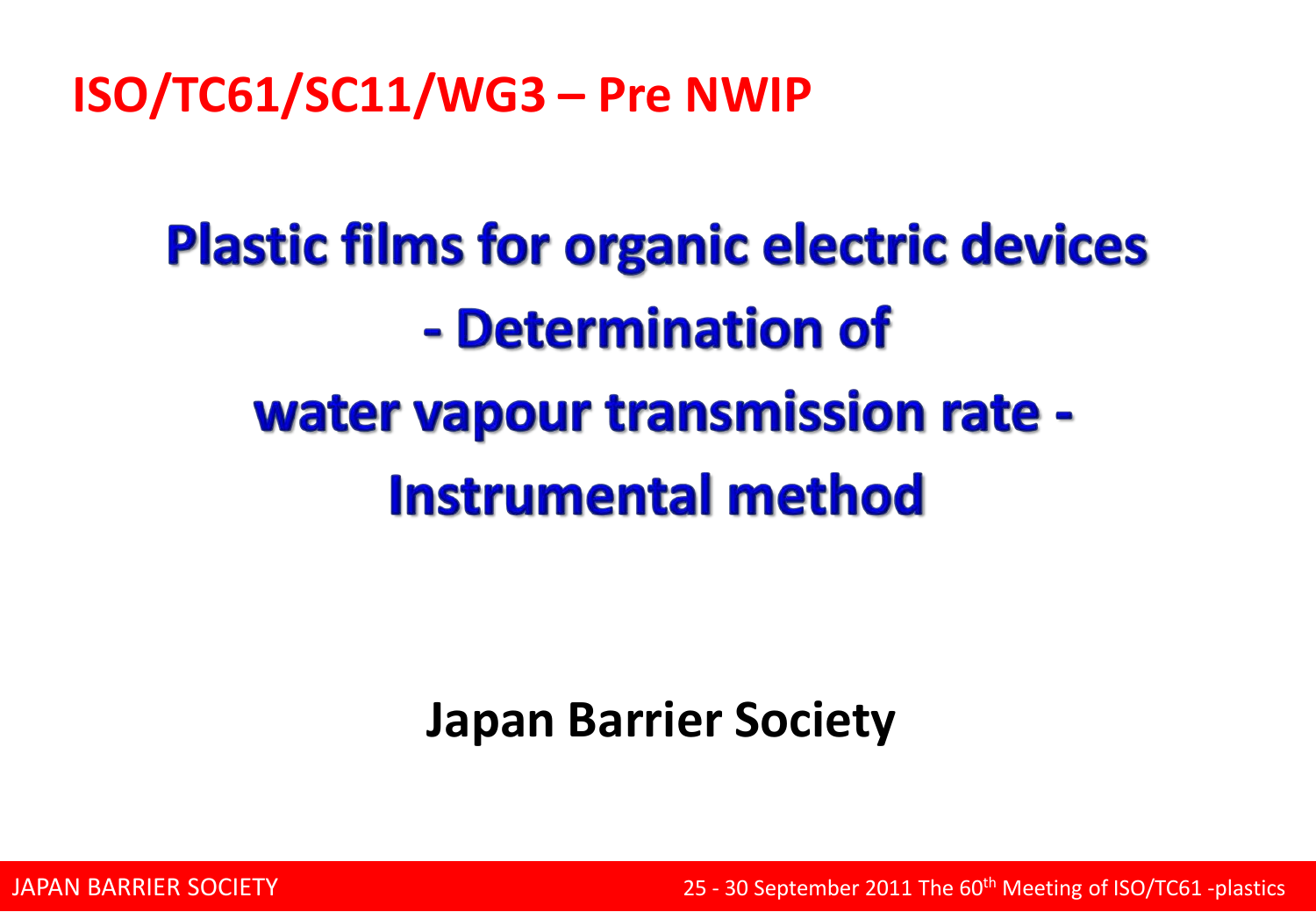#### $\checkmark$  Background

- Features and market trend of flexible electronics devices
- High-barrier film as substrate of flexible electronics devices
- $\checkmark$  Conventional ISO standard of barrier testing method
- $\checkmark$  Testing method of high-barrier film
- $\checkmark$  Advantage of ISO standardization for high-barrier testing methods

#### $\checkmark$  Summary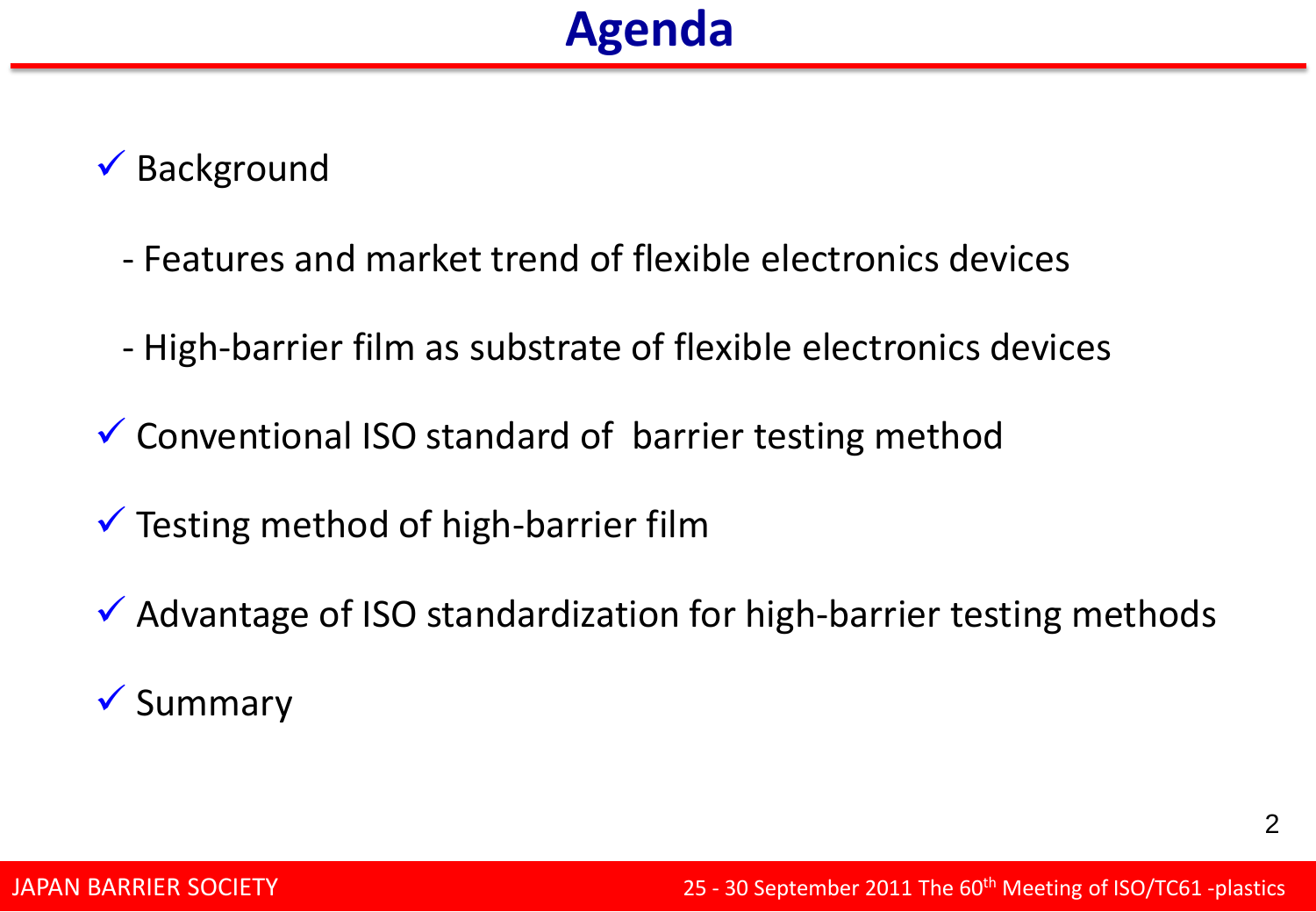# **Flexible electronics devices**



#### JAPAN BARRIER SOCIETY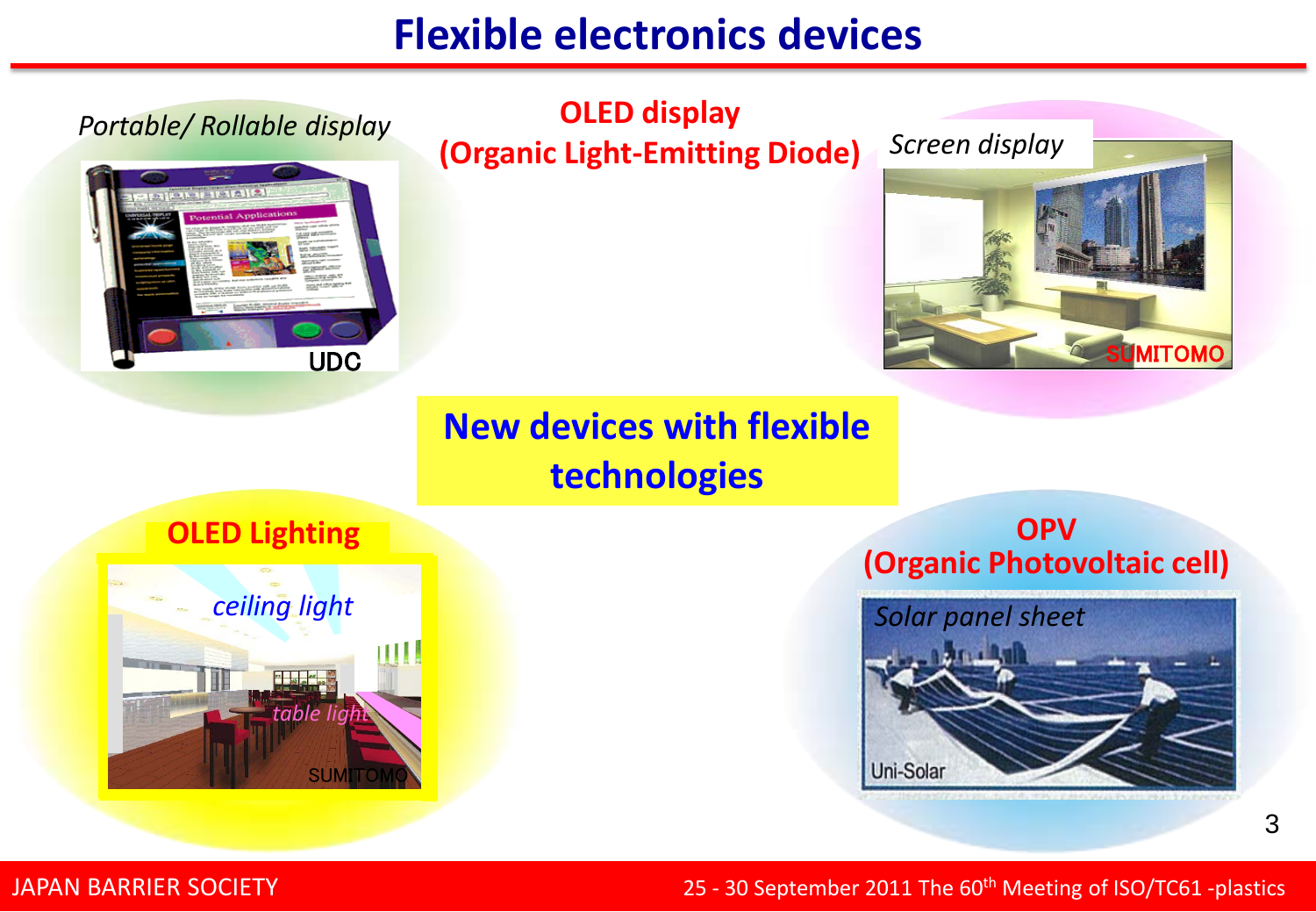### **Features of flexible electronics devices**

#### Low-price

- High productivity by Roll-to-Roll process
- Low shipping cost due to light weight
- 100 \$ PC and electrical coursebooks for children

#### $\checkmark$  Portability

- Rollable or bendable device
- Without electric facilities, operation of portable PC, TV, and lighting by portable PV



#### Electrical devices for everyone, in everywhere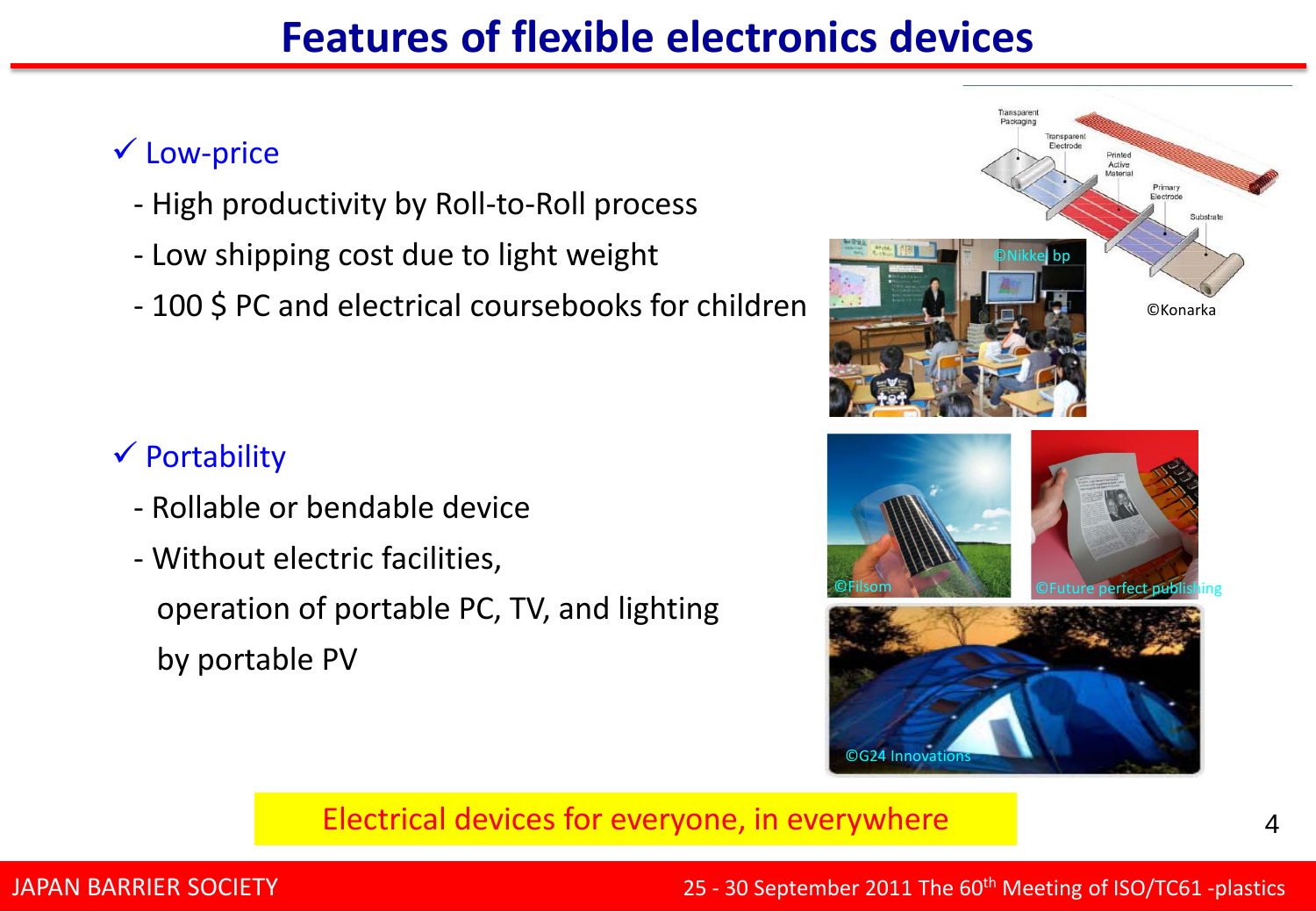#### $\checkmark$  Renewable Energy

Low cost and light weight solar cell







#### $\checkmark$  Education

Low cost electrical coursebook for every children

#### $\checkmark$  Low CO<sub>2</sub> emission

Light and thin products save transport cost and energy



#### JAPAN BARRIER SOCIETY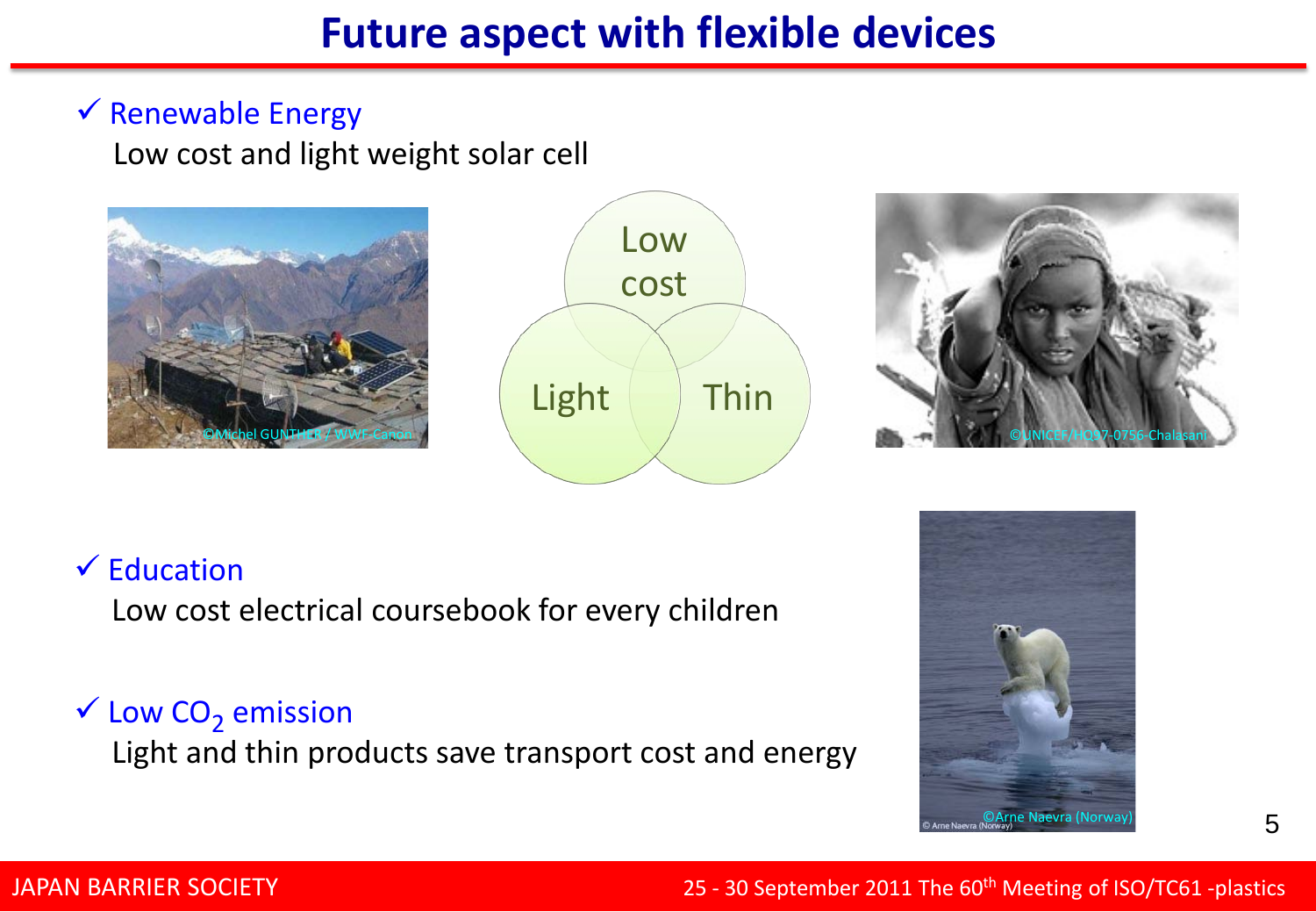#### **Global market forecast for organic devices**

**Global market sales**(\$**million) of organic devices in 2010-2020E - Organic devices: OLED display, OLED lighting, E-paper, and organic solar cell -**



 $\checkmark$  Full-fledged market expansion of flexible display is predicted after 2015  $\checkmark$  In 2020, half of all organic devices are going to be flexible devices

6

#### JAPAN BARRIER SOCIETY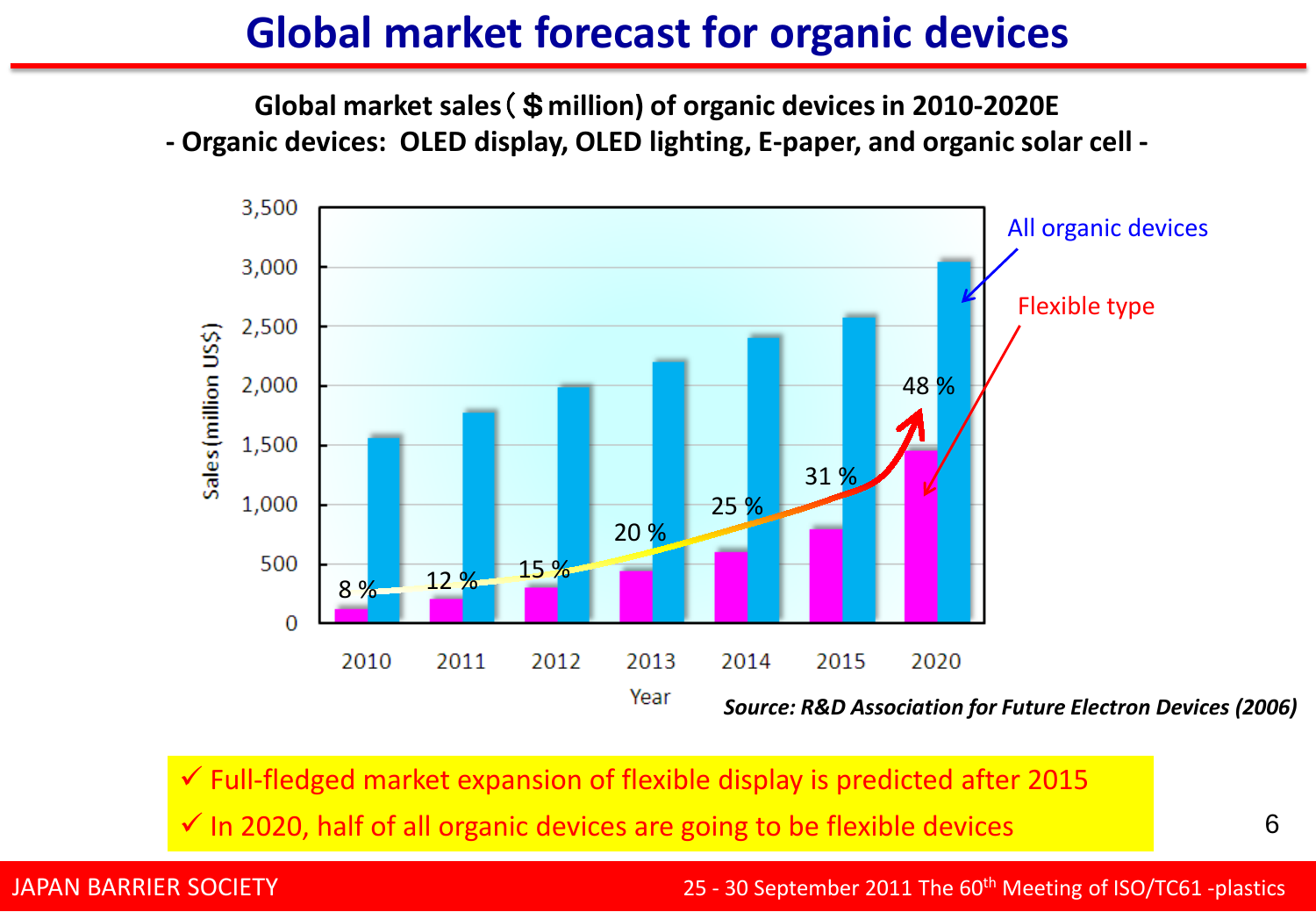#### **"Glass" to "Plastic"**

Required properties for substrate of electronics device

|                              | <b>Glass</b> | <b>Plastic</b> |
|------------------------------|--------------|----------------|
| <b>Flexibility</b>           |              | $+ + +$        |
| <b>Impact resistance</b>     |              | $+ +$          |
| <b>Water-vapour barrier</b>  |              |                |
| <b>Heat-resistance</b>       | ┿            |                |
| <b>Dimensional stability</b> | $+ +$        |                |
| <b>Light weight</b>          |              | $+ +$          |
| <b>Production cost</b>       |              | $+ +$          |
| <b>Thinness</b>              |              | ╈              |

Plastic substrate requires water-vapour barrier property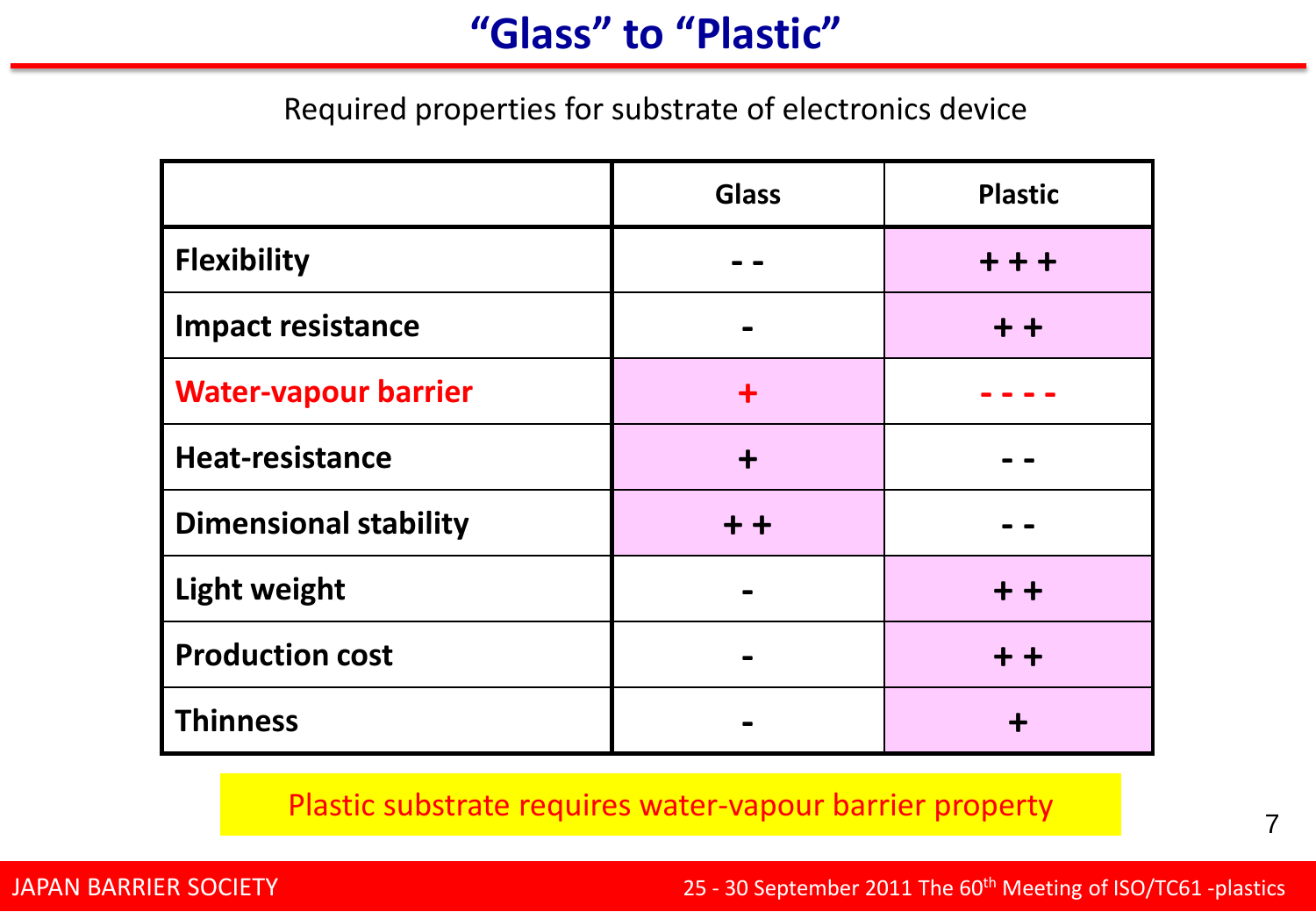#### **Why does OLED require high-barrier substrate?**



JAPAN BARRIER SOCIETY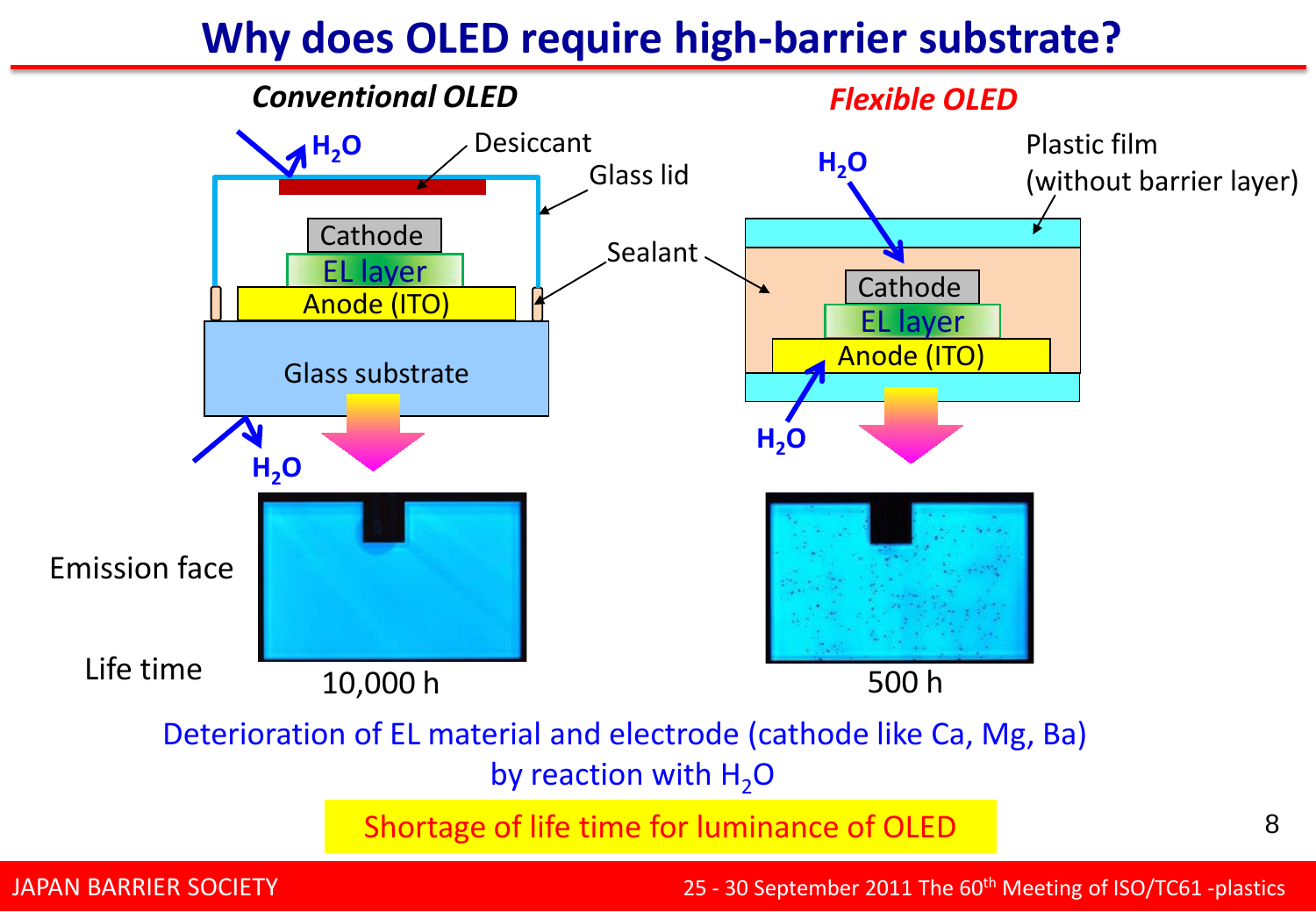#### **High-barrier film**



ex) AlOx, SiOx …

9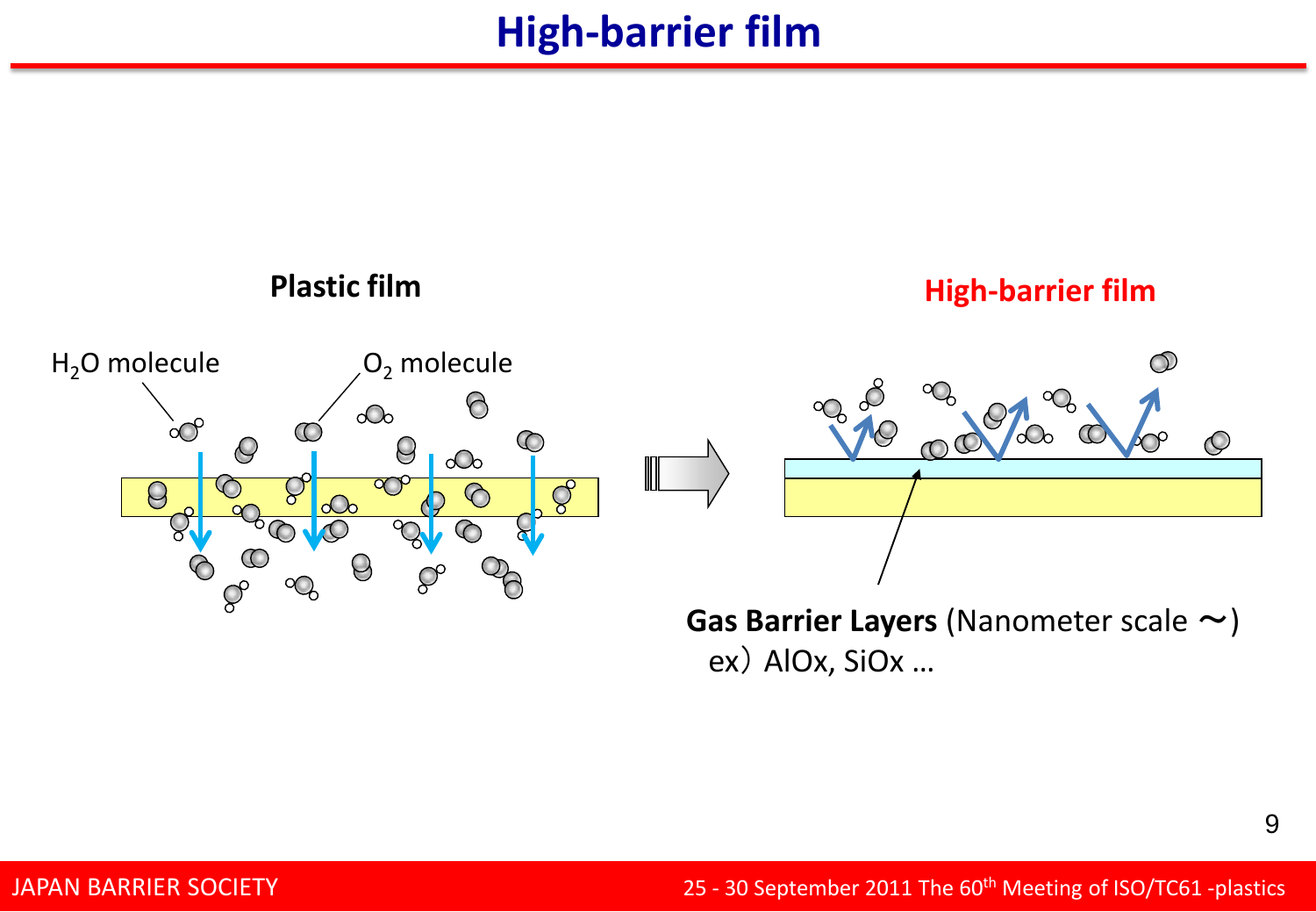#### **Requirement of barrier properties**



25 - 30 September 2011 The 60<sup>th</sup> Meeting of ISO/TC61 -plastics

10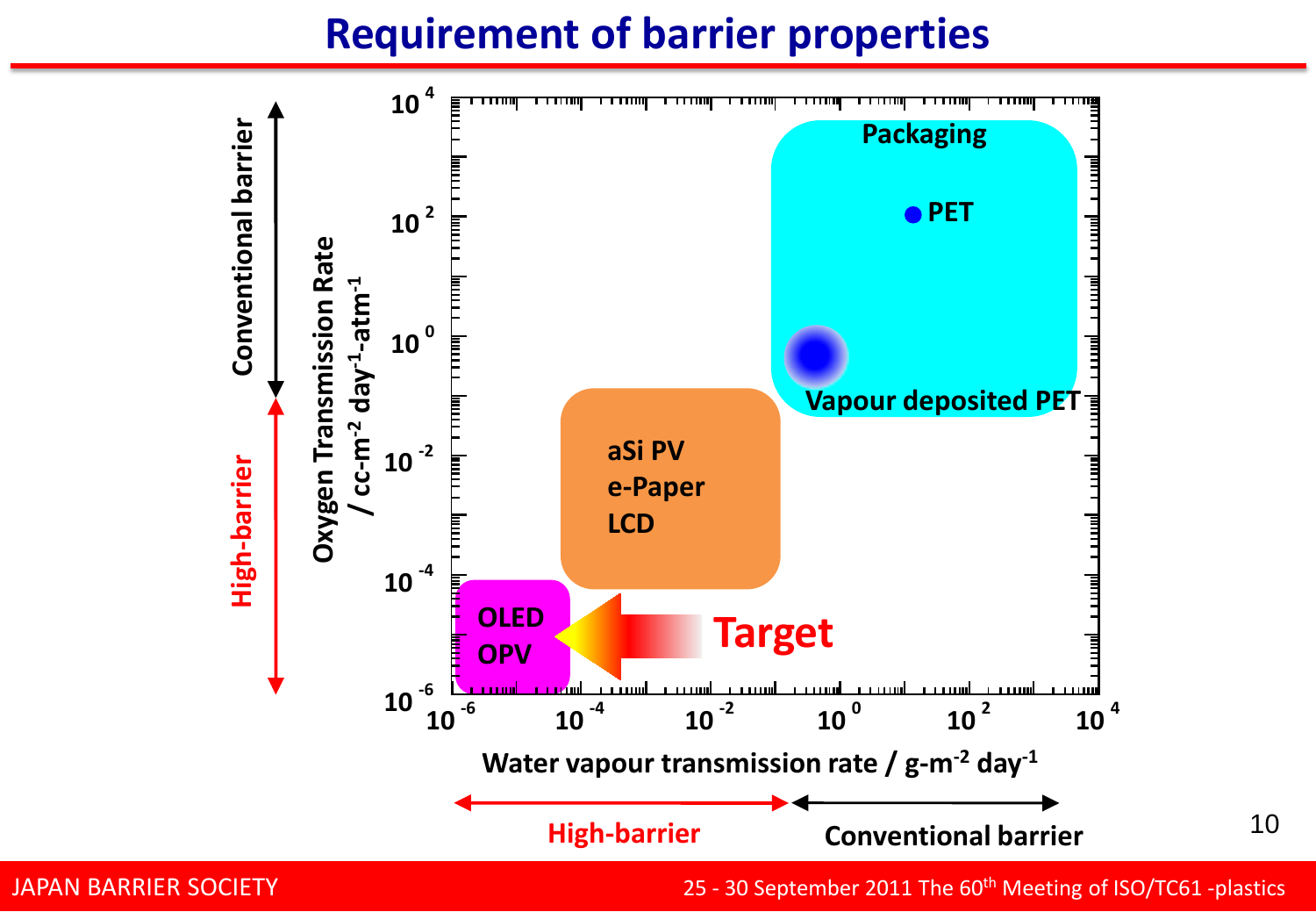# **ISO-02528**

Cup method

# **ISO-15106-1**

Humidity detection sensor method

# **ISO-15106-2**

Infrared detection sensor method

### **ISO-15106-3**

Electrolytic detection sensor method

### **ISO-15106-4**

Gas-chromatographic detection sensor method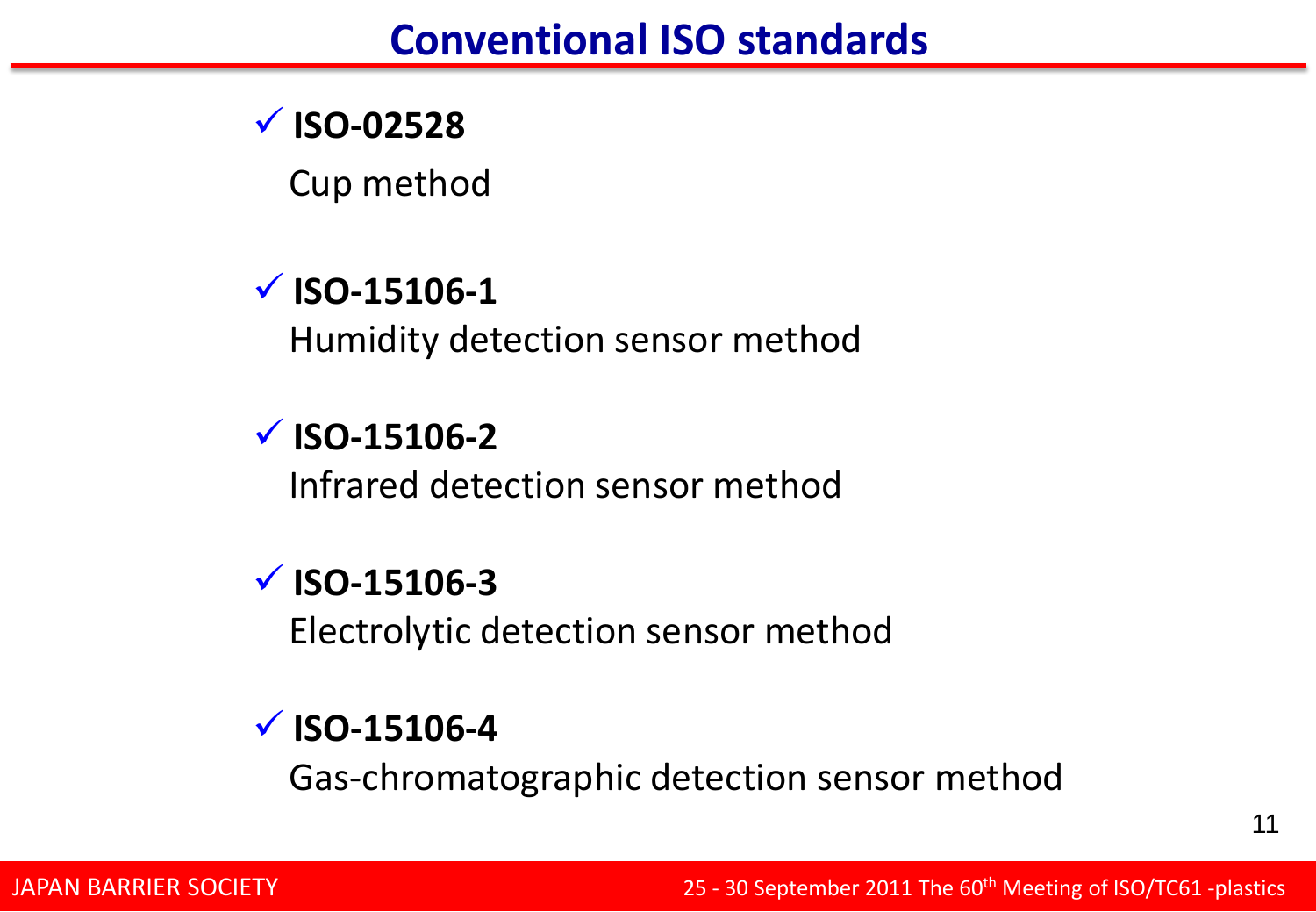#### **Current methods for high-barrier measurement**

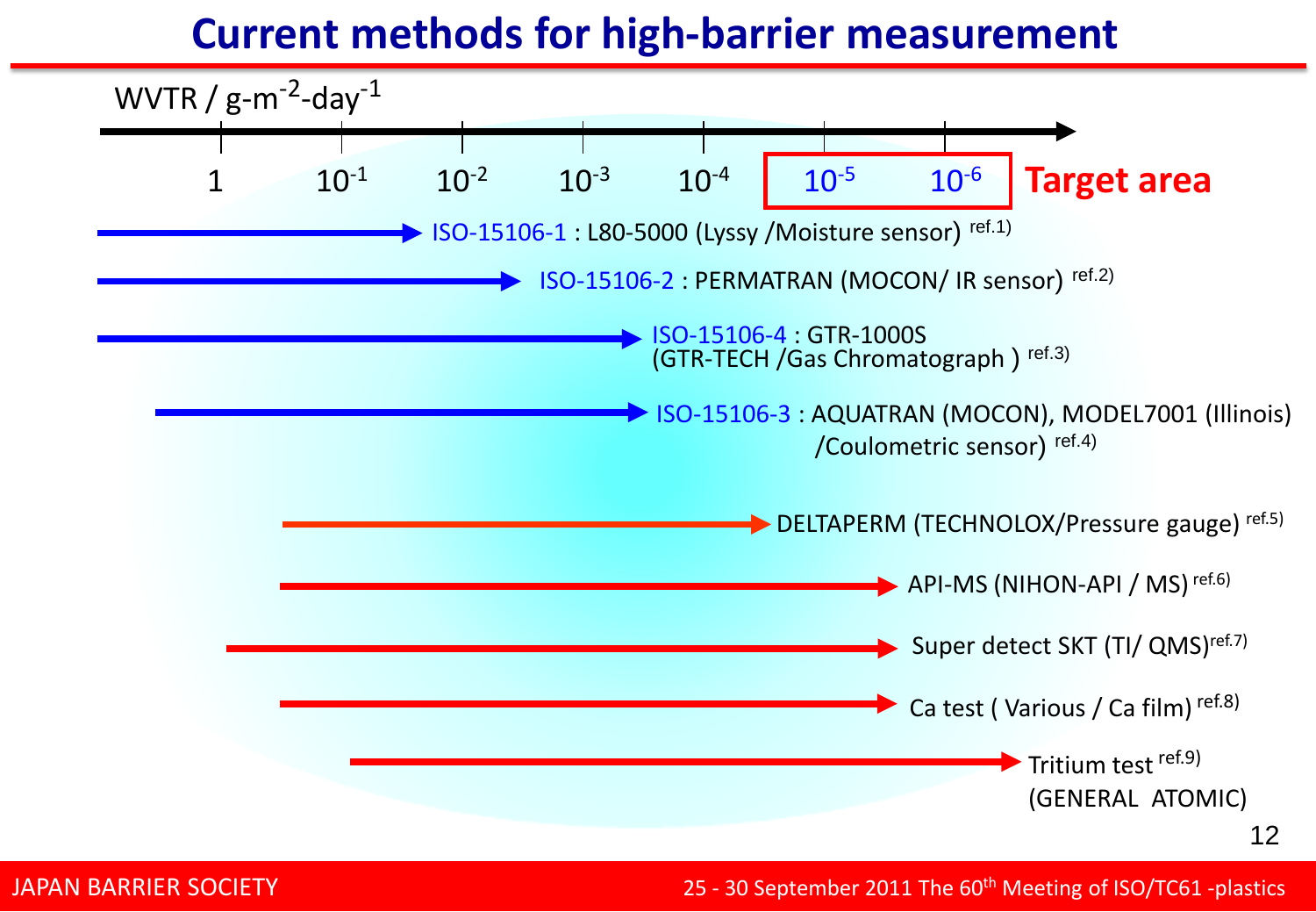### **Ex.1: High sensitive pressure gauge method**

WVTR can be calculated by water vapour pressure through barrier film

- Differential pressure method
- Slope of P(t) is proportional to WVTR
- Calibration by standard sample is unnecessary





#### H. Norenberg

*Proc. of the International Display Workshop 2008*, p.1435 (2008)

13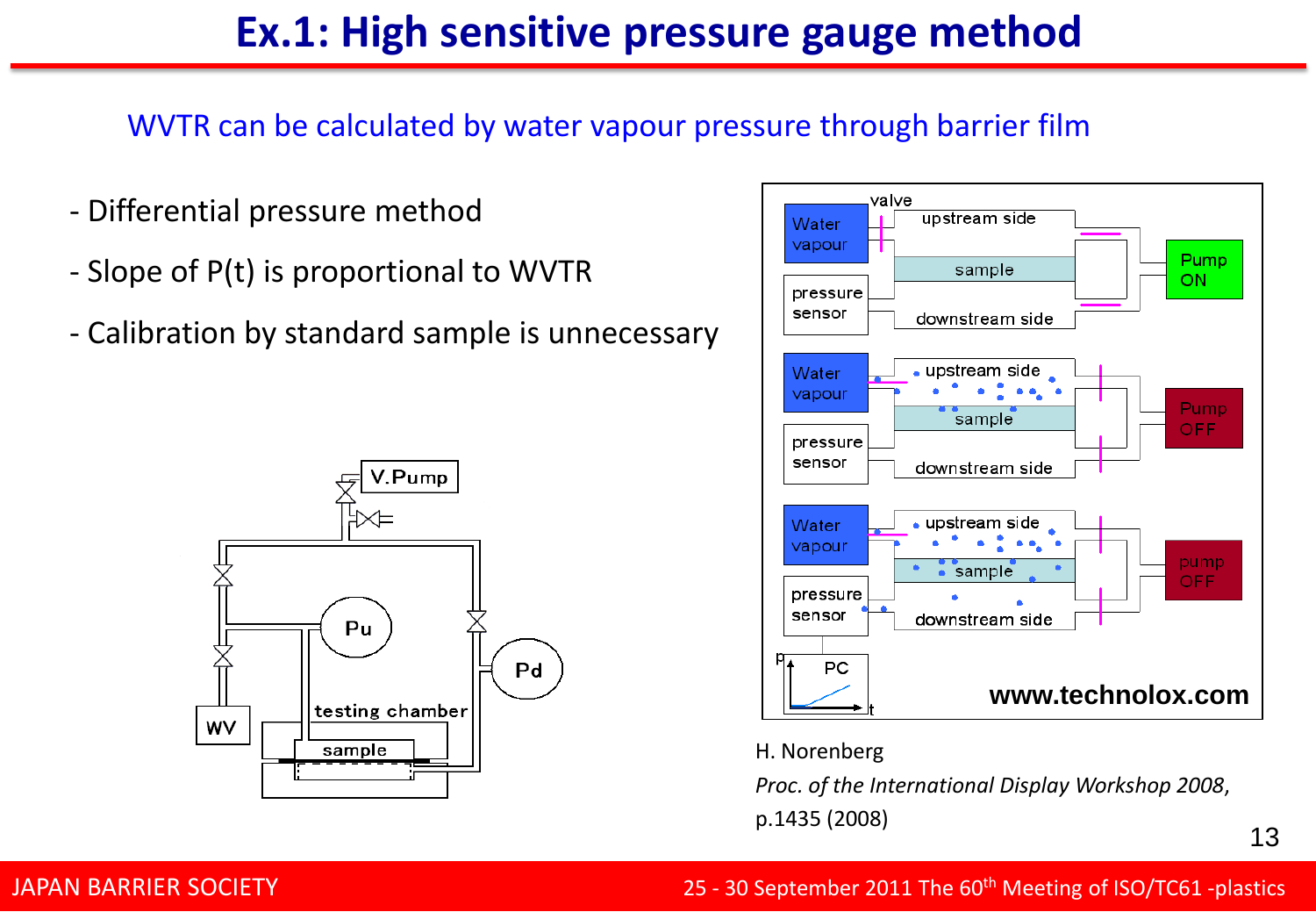#### WVTR can be calculated by reacted Ca metal amount







G. Nisato et al. *Proc. of the International Display Workshop/Asia Display, 2001*, 1435 (2001)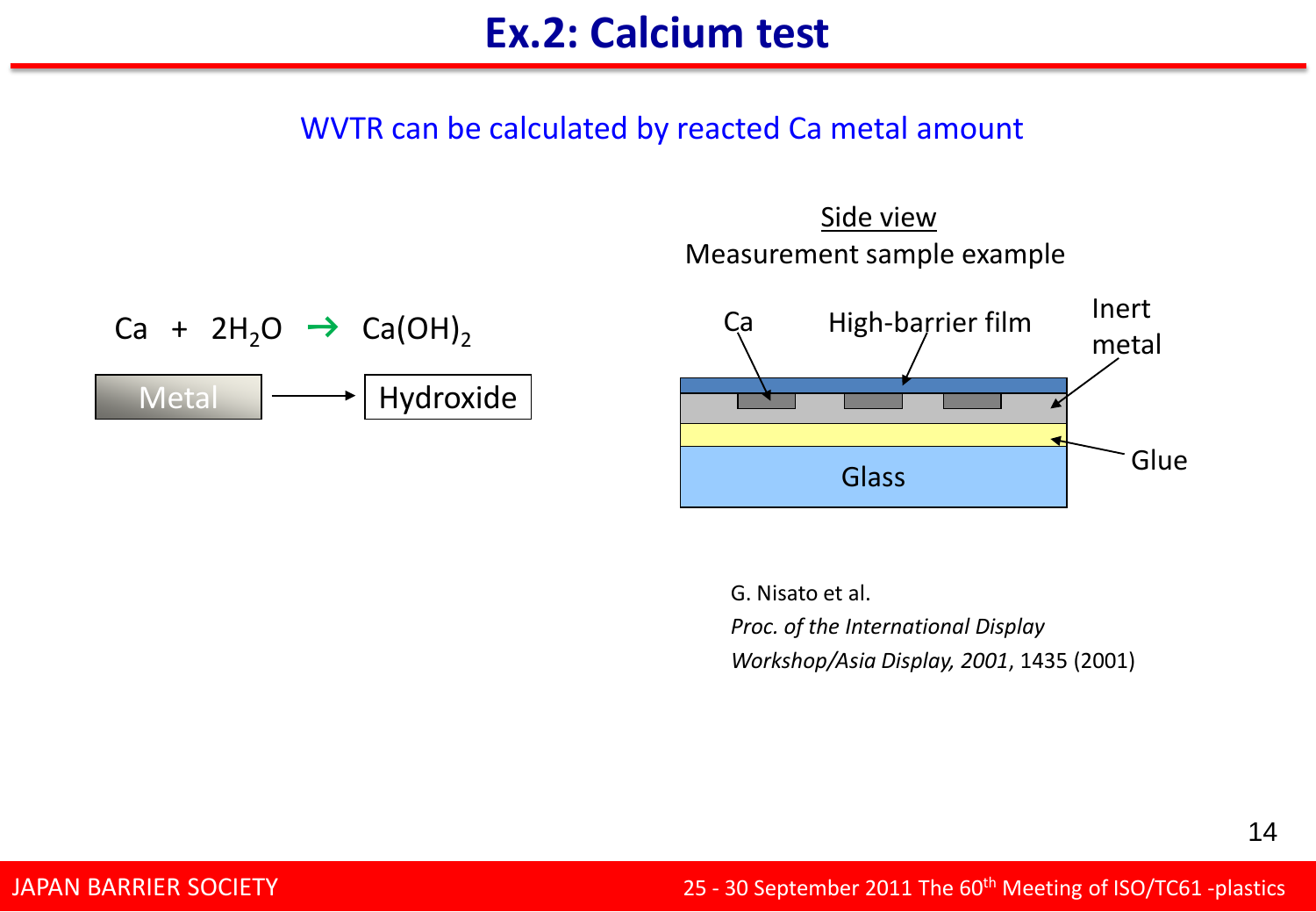### **Ex.3: Atmospheric Pressure Ionization Mass Spectrometry**

WVTR can be calculated by water vapour pressure through barrier film

- Equal-pressure method
- High sensitive detector API-MS -API-MS sensitivity can detect 0.0015ppb of  $H_2O$  in N<sub>2</sub> gas



Specification brochure in NIHON API

#### www.apinet.co.jp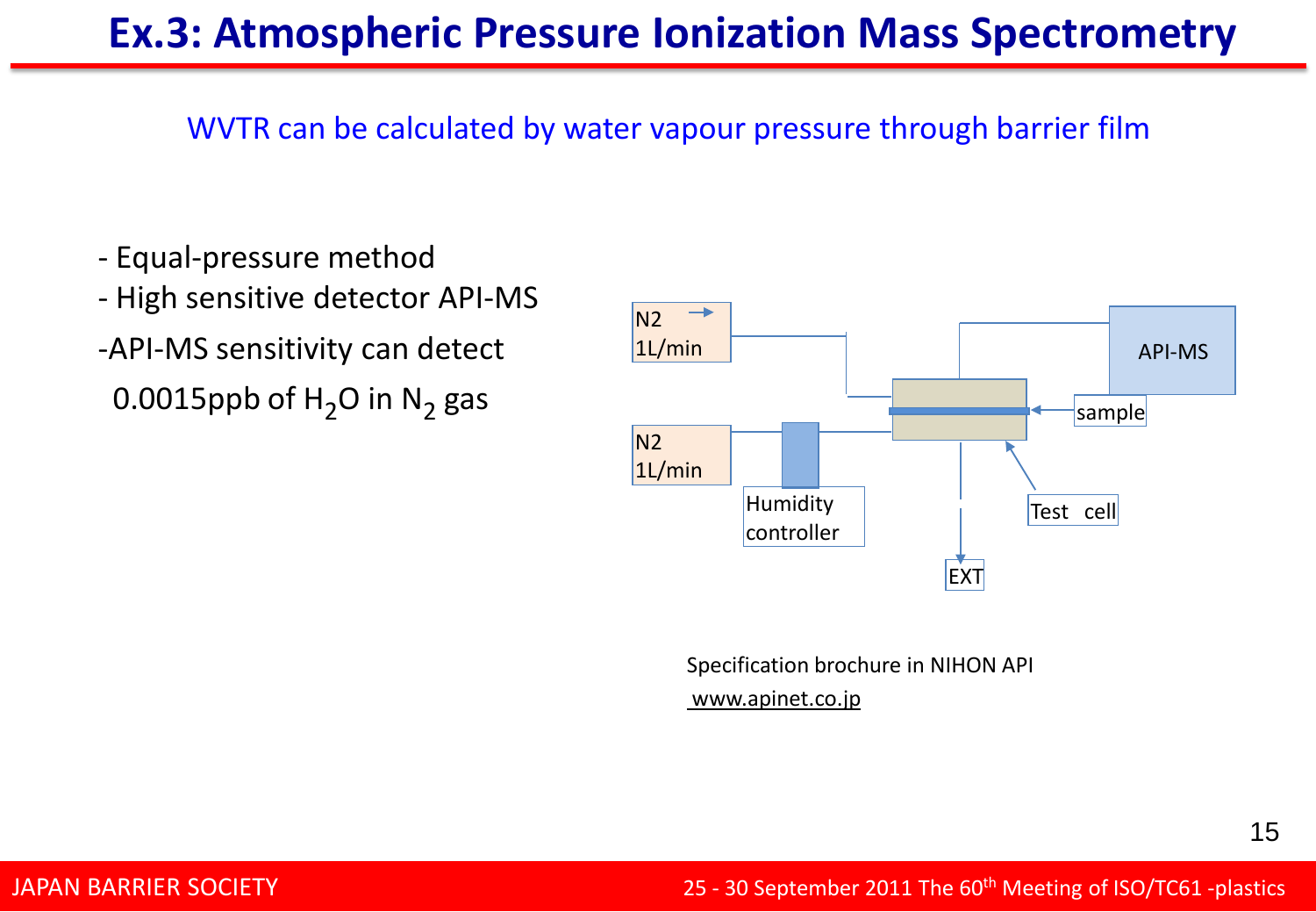## **Advantage of standardization for WVTR testing**



#### $\checkmark$  Customer : Re-evaluation is unnecessary

 $\checkmark$  Supplier : Original method/condition development is unnecessary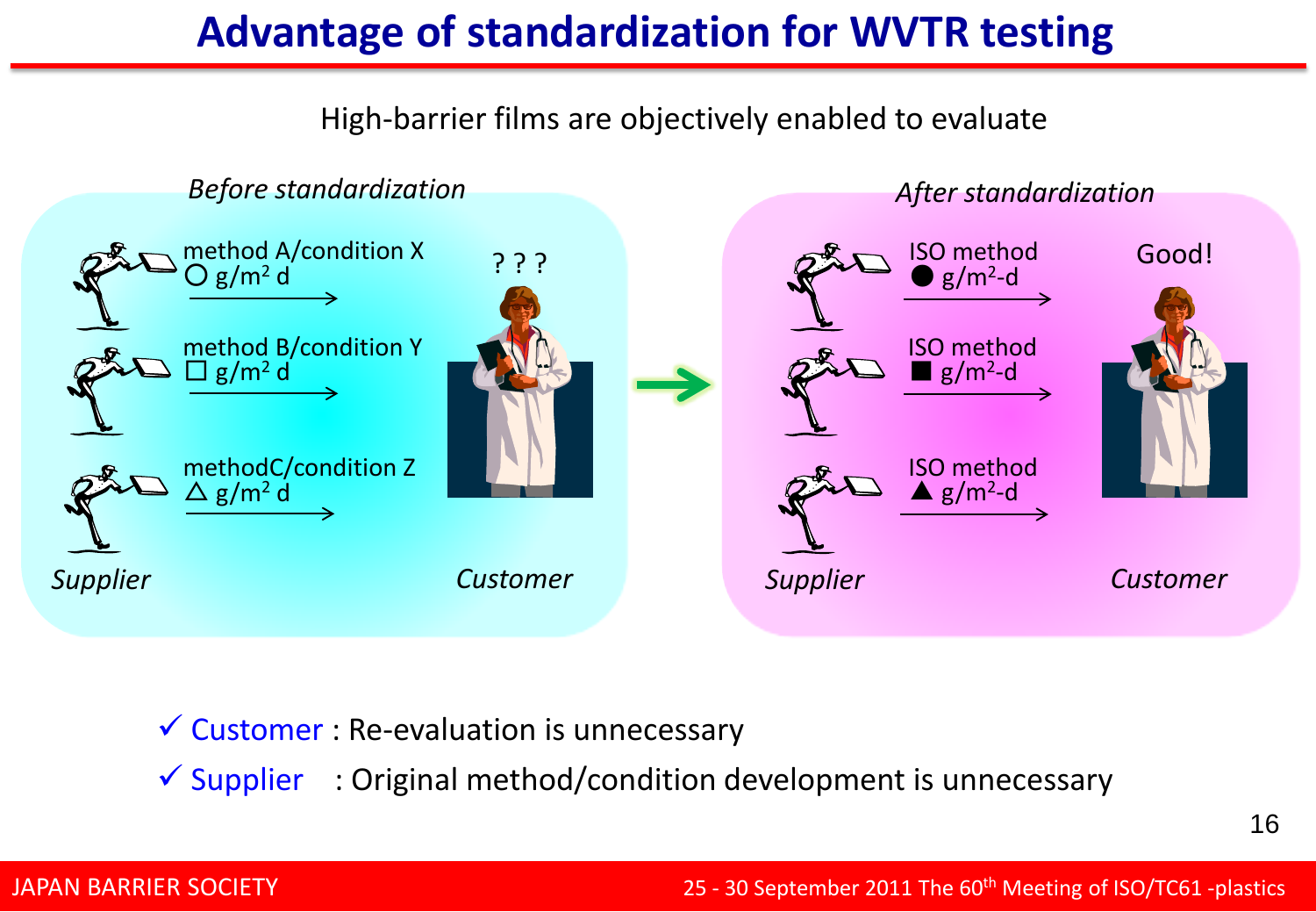# **Summary**

- $\checkmark$  Flexible electronics device markets begin to grow up by 2015
- $\checkmark$  High-barrier films are key material for flexible electronics devices
- $\checkmark$  ISO-15106 series do NOT cover WVTR of high-barrier films
- Various testing methods for high-barrier films have been proposed



ISO standardization for the high-barrier testing method is required*!!*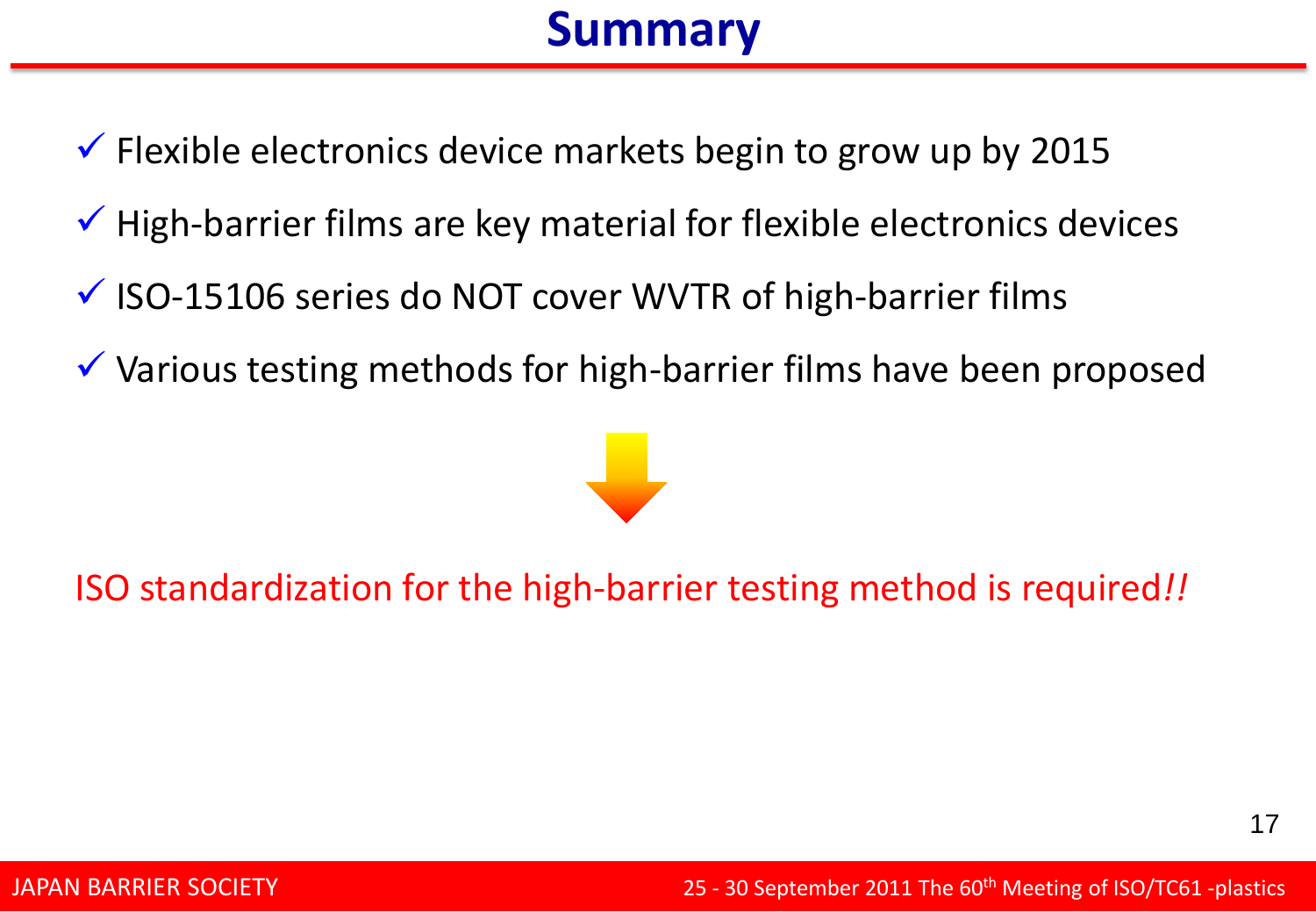# **References**

1) Specification brochure in Illinois Instruments Inc. www.systecillinois.com

2) Specification brochure in Mocon Inc. www.mocon.com

3) Specification brochure in GTR Tec Corporation www.gtr-tec.com

4) Specification brochure in Mocon Inc. www.mocon.com

5) H. Norenberg, *Proc. of the International Display Workshop 2008* (2008)

6) Specification brochure in NIHON API Co., Ltd www.apinet.co.jp

7) Y.Takahashi et al., *IEICE Technical Report* , OME2010-19, 11(2010)

8) A.G.Erlat et al., *Proc. Soc.Vac.Coaters.*, p.654 (2004)

9) T.Clausen et al., *DOE Solid State Lighting Manufacturing Workshop* (2009)